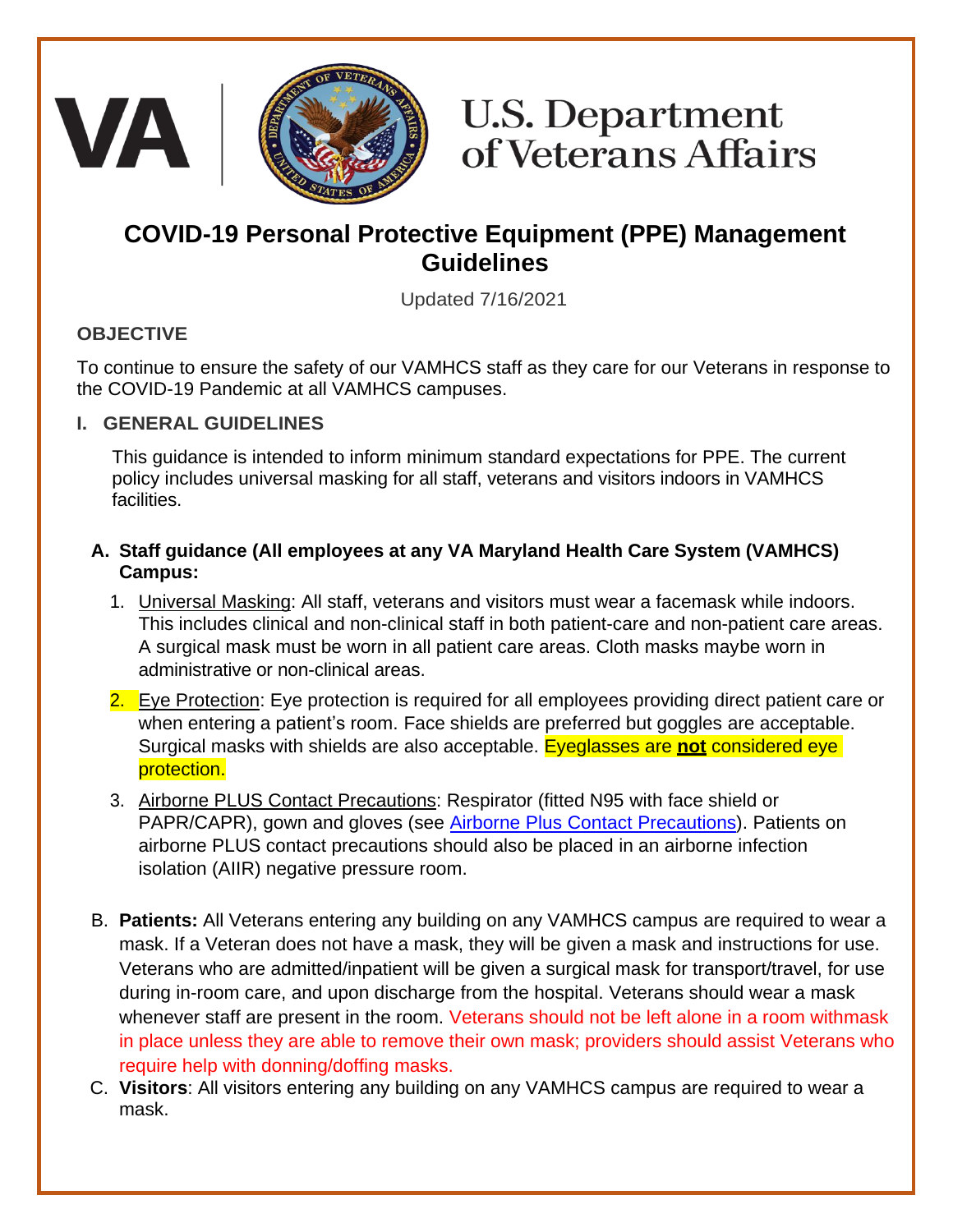### **PPE Conservation Guidance: Re-use and Extended Use of Medical Facemasks, Respirators and Eye Protection**

#### **II. CONSERVATION**

PPE shortages resulting from COVID-19 may require temporary changes in practice. Using guidance from the Centers of Disease Control (CDC), and in collaboration with VHA subject matter experts, the VAMHCS has employed strategies to manage and maintain the PPE supply. The PPE capacity, allocation and use will be reviewed regularly by VAMHCS leadership to assure appropriate PPE access to all necessary services.

- A. Conventional Capacity: Strategies that consist of providing patient care without any change in daily practices
- B. Contingency Capacity: Strategies that may change daily standard practices but may not have any significant impact on the care delivered to the patient or the safety of health care personnel. May be used temporarily during periods of expected shortages.
- C. Crisis capacity: Strategies that are not commensurate with conventional U.S. standards of care. May need to be considered during periods of known shortages.
- D. Periodic Automatic Replenishment (PAR): An identified quantity level used in the inventory system to determine the quantity of inventory on hand that an organization should have at all times. This is named after a par level, which is a set quantity for each inventory item that should be on hand at all times.
- E. Extended Use: The process of wearing the same piece of PPE for multiple encounters with different patients without removing the item between patients.
- F. Limited Reuse: The process of using the same piece of PPE for multiple encounters with different patients removing it after each encounter.
- G. Facilities and units should maintain secured access to all PPE (masks, gloves, eye protection, gowns, etc.) and units will closely monitor the amount of PPE utilization as well as Supply Chain Management Services (SCMS).
- H. PPE needs to be placed on units in a monitored site and secured when not attended, unless supply is conserved for urgent need (i.e. on crash cart)

#### **III. PERSONAL PROTECTIVE EQUIPMENT INFORMATION**

#### **A. Surgical masks:**

- 1. A surgical mask is fluid resistant and provides protection against large droplets, splashes, or sprays of bodily or other hazardous fluids; protects patient from wearer's respiratory emissions
- 2. All staff members are required to wear a surgical mask while providing direct patient care or when entering a patient's room.
- 3. Do not touch mask or pull mask up and down over chin this action leads to increased risk of contamination.
- 4. Masks should only be touched by the straps, ear loops or ties. Hand hygiene must be performed before and after touching the mask.
- 5. When removing mask, fold lengthwise so that the outside surface is held against itself and store in a breathable receptacle labeled with name.
- 6. Surgical masks should be replaced at least once daily, more frequently as needed if: soiled, damaged or if they otherwise lose fit or function.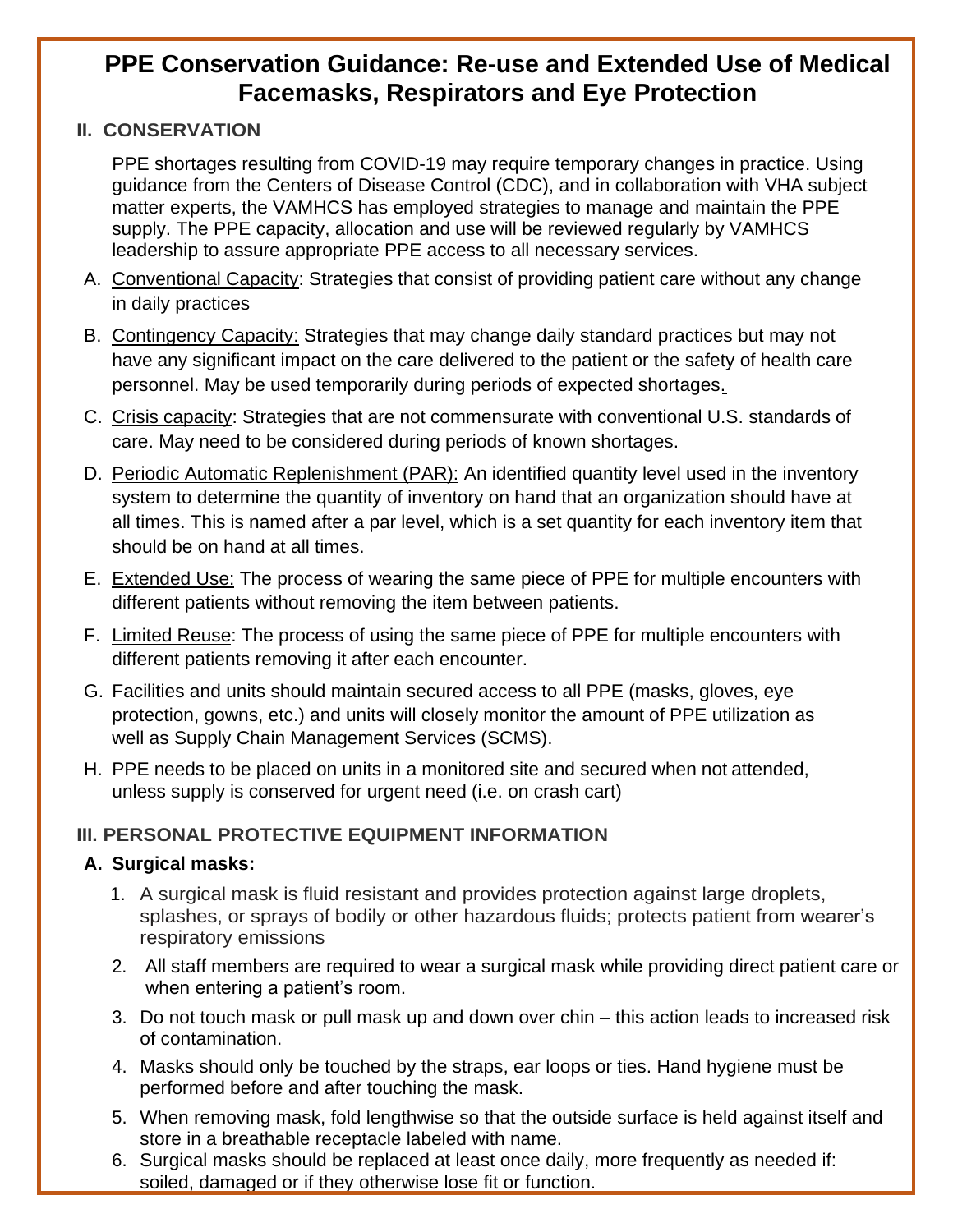#### **B. Cloth masks:**

- 1. Protects others from wearer's respiratory emissions by forming a physical barrier but typically are NOT fluid resistant.
- *2.* Cloth masks may be used by staff who have little to no patient contact (i.e. Administrative areas). *Cloth masks are not to be used during patient care activities.*
- 3. Should be laundered at least weekly.
- 4. See [Updated Masking Guidance](https://vaww.maryland.va.gov/docs/Masking.pdf) for tips to improve the fit of a cloth mask.

#### **C. N95 Respirator:**

- 1. Reduces exposure to particles including small particle aerosols
- 2. Fit Testing must be performed prior to use of N95 respirator where designated respirator use is required.
- 3. N95 respirators are required for patients on airborne precautions, including confirmed COVID positive patients or PUI.
- 4. N95 respirators are required for performing an aerosol generating procedure (AGP) on **any**  patient.
- 5. It is recommended to use with a full-face shield to reduce contamination of the mask.
- 6. Conduct seal check each time while donning the N95. If seal check fails, discard and obtain new one, or wear a positive air-purifying respirator (PAPR) or controlled air purifying respirator (CAPR).
- 7. When respirator needs to be removed, perform hand hygiene before and after touching the respirator, and place your respirator in a breathable receptacle (example: paper bag).
- 8. Do not touch the outside of your respirator or pull your respirator up and down over your chin.
- 9. N95 respirators may be worn for several hours and up to five (5) shifts; however N95s may be replaced daily and should only be reused if supply is contingency or crisis capacity (reach out to Supply Chain Management or Infection Control). All respirators should be discarded and replaced if they lose fit, shape or are grossly contaminated.
- 10.Only N95 respirators approved by Safety & Occupational Health should be used in clinical care areas.

#### **D. PAPRs/CAPR:**

- 1. Creates a positive airflow for the end user.
- 2. Requires medical clearance before use and annual (re)training.
- 3. Requires full battery charge and proper filter placement before use.
- 4. Required for patients on airborne precautions including COVID-positive or PUI.
- 5. Required in performing an aerosol generating procedure (AGP) on **any** patient.
- 6. Clean PAPRs/CAPR hood and machine between use and/or between users by the person wearing the PAPR
- 7. Training on the AirBoss FlexAir Powered Air Purifying Respirator (PAPR) can be found here: [AirBoss Flex Air Training Presentation.](https://dvagov.sharepoint.com/sites/VHAVAMHCS/COVID-19/Employee%20COVID19%20Training%20Resources/AirBoss%20FlexAir%20Training%20Presentation.pdf)
- 8. Please note that PAPR hoods obtained from UMMC are not compatible with the VAMHCS AirBoss FlexAir PAPRs.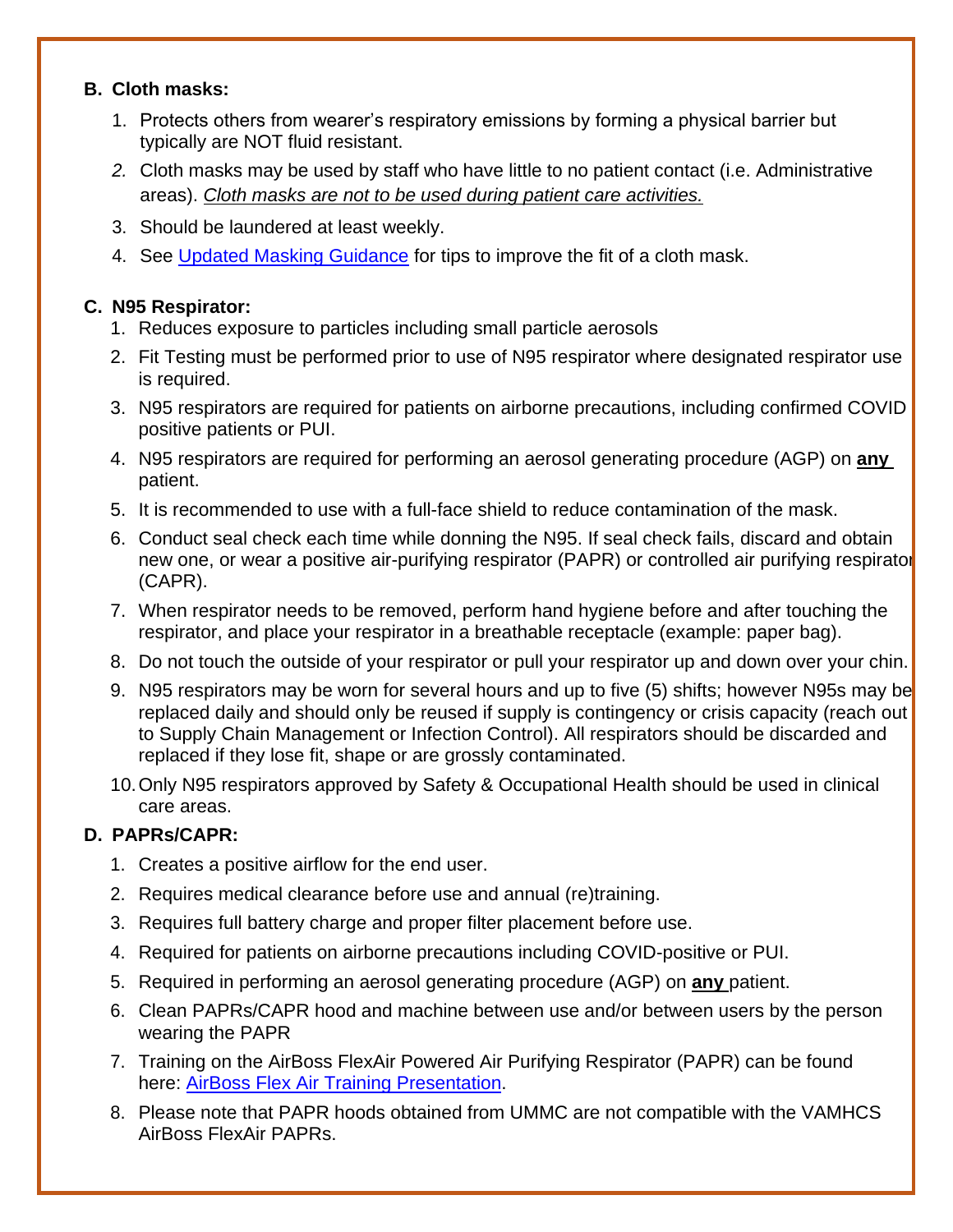#### **E. Eye Protection (Goggles and Face Shield):**

- 1. Eye protection can be worn continuously and for multiple patient encounters
- 2. Following patient care, the inside and outside of the eye protection should be disinfected with a hospital approved wipe. An alcohol swab may be used to remove residue, as needed.
- 3. When faceshield is not in use, perform hand hygiene and place in a safe storage area (example: paper bag, hooks).
- 4. Label with users initials and unit.
- 5. Perform hand hygiene before and after touching eye protection.
- 6. Discard eye protection if difficult to see through or damaged

#### **F. Isolation Gowns:**

- 1. Isolation gowns should be changed between patients. Doff gown prior to exiting patient room.
- 2. In specimen collection settings where provider is not changing environments; extended use may be appropriate, discard if it becomes soiled.

#### **G. Headwear and Foot Coverings:**

- 1. Headwear may include bonnets, caps and head coverings; however, it is not intended to protect the wearer from exposure to blood and body fluids. It is not part of the Infection Control recommended PPE for COVID-19. The only purpose of headwear for COVID-19 is to contain staff members hair. All hair, including facial hair, must be worn in a way or tied back to prevent it from coming into contact with work surfaces, instrumentation, patients or residents.
- 2. Disposable headwear must be discarded at the end of the shift.
- 3. Foot coverings are reserved for surgical services and procedural areas (e.g. Operating Room).
- 4. Sanitize hands after touching headwear or foot coverings.

#### **H. Fit testing and medical clearance**

- 1. Respirator training and fit testing are conducted at least annually and with any change in make or model respirator.
- 2. Prior to being fit tested, you will be required to complete an OSHA Respirator [Questionnaire](https://dvagov.sharepoint.com/:b:/r/sites/VHAVAMHCS/COVID-19/Shared%20Documents/OSHA_Respirator_Questionnaire.pdf?csf=1&web=1&e=LBYDjf) and a VAMHCS [Respirator Medical Clearance Form.](https://dvagov.sharepoint.com/:w:/r/sites/VHAVAMHCS/COVID-19/Shared%20Documents/Respirator%20Medical%20Clearance%20Form_2020.docx?d=w665edddd149849959b14da245a0e5ebe&csf=1&web=1&e=PJb6gJ)
- 3. When completing the OSHA Respiratory Questionnaire:
	- a. Answer the exercise type, cardio how many mins/circuit and how many times/week
	- b. Height and weight
	- c. Part A Section 1 and 2 up to question 9 must be completed.
	- d. If there is a YES in #3, Occupational Health suggests explaining the reason for it on the back of the page.
	- e. Print ONLY one page at a time. Please DON'T USE the back to copy the questionnaire.
	- f. Please do not answer beyond Question 9, Part A, Section 2, as SUPPLEMENTAL e.g. question 10 – 15 are for those who will wear Self-Contained Breathing Apparatus.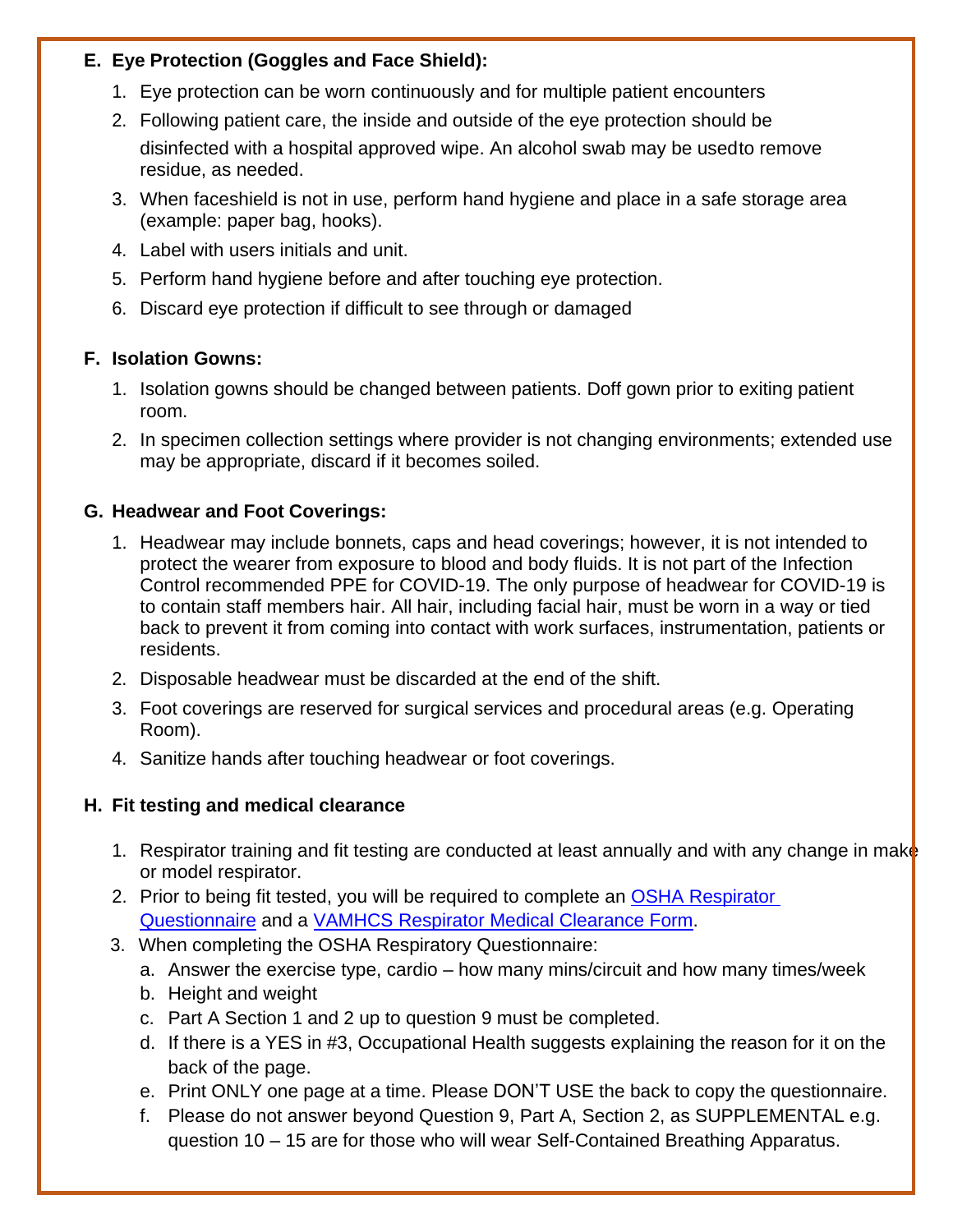- 4. Complete ONLY the first 4 lines of the VAMHCS Respirator Medical Clearance Form.
- 5. Typically, it takes up to 48-hours for Occupational Health providers to review and approve these forms. These can be sent electronically to Joyce Flayhan [\(joyce.flayhan@va.gov](mailto:joyce.flayhan@va.gov)) AND Felecia Witcher [\(Felecia.Witcher@va.gov\)](mailto:Felecia.Witcher@va.gov). It is imperative these forms be submitted and approved. Training and fit testing cannot take place without them.
- 6. Expect your staff to be off your unit for approximately 45-60 minutes. Assuming everything is running smoothly, this will allow ample time for both required training and fit testing. Those cleared for PAPR use only will take slightly less time, as PAPRs do not require fit testing.
- 7. No eating, drinking (water is allowed), gum, or smoking for 15 minutes prior to test.
- 8. Employees must be clean shaven for fit testing of N95/N100 respirators.
- 9. The following information only applies to staff with dual appointments at University of Maryland Medical Center and the VAMHCS, including all trainees:
	- a. If you have been fit tested at University of Maryland Medical Center within the year into an N95 mask, please follow the guidance below:
		- i. **Regular N95:** If you have been fit tested at UMMC within the last year into an N95 regular sized mask, you will need to be re-fit tested at the VA but you will not require additional medical clearance.
		- ii. **Small N95 (1860S):** If you have been fit tested at UMMC within the last year into an N95 small sized mask (1860S), the VA currently has these in stock and available. You will not require fit testing at the VA.
		- iii. **Large N95 (1870X):** If you have been fit tested at UMMC within the last year into an N95 large sized mask (1870X) or other size, these are NOT available at the VA. You will need to use a PAPR.
	- b. If you have not been fit tested at University of Maryland Medical Center within the last year, you need to get fit tested and will require medical clearance at the VA prior to providing care. To obtain medical clearance complete the steps as outlined below.

#### **I. PPE Distribution**

- 1. All staff will be provided appropriate PPE by the **nurse manager** or **charge nurse** in theirrespective clinical area. Supply Chain Management Services (SCMS) should be contacted for re-supply.
- 2. Full time staff from any unit or service who have trouble obtaining appropriate PPE should contact their supervisor and/or SCMS representative in real time.
- 3. Trainees (e.g. medical students, residents, fellows) from any unit or service who are having trouble obtaining appropriate PPE in theirclinical areas can utilize resources as outlined below to troubleshoot issues in real time:
	- **a. Monday through Friday 8:00 am – 4:00 pm**
		- *Ambulatory and Emergency Care Clinical Center*
			- **1st line: Bernetta Backman 5-7308**
			- 2 2<sup>nd</sup> line: Dr. Amit Khosla 5-7222
		- *Cardiology Section*
			- 1<sup>st</sup> line: Dr. Shawn Robinson 5-7238
			- 2<sup>nd</sup> line: Dr. Marc Hochberg 5-7199
		- *Endocrinology Section*
			- **1st line: Dr. Nanette Steinle 5-7432**
			- 2<sup>nd</sup> line: Dr. Marc Hochberg 5-7199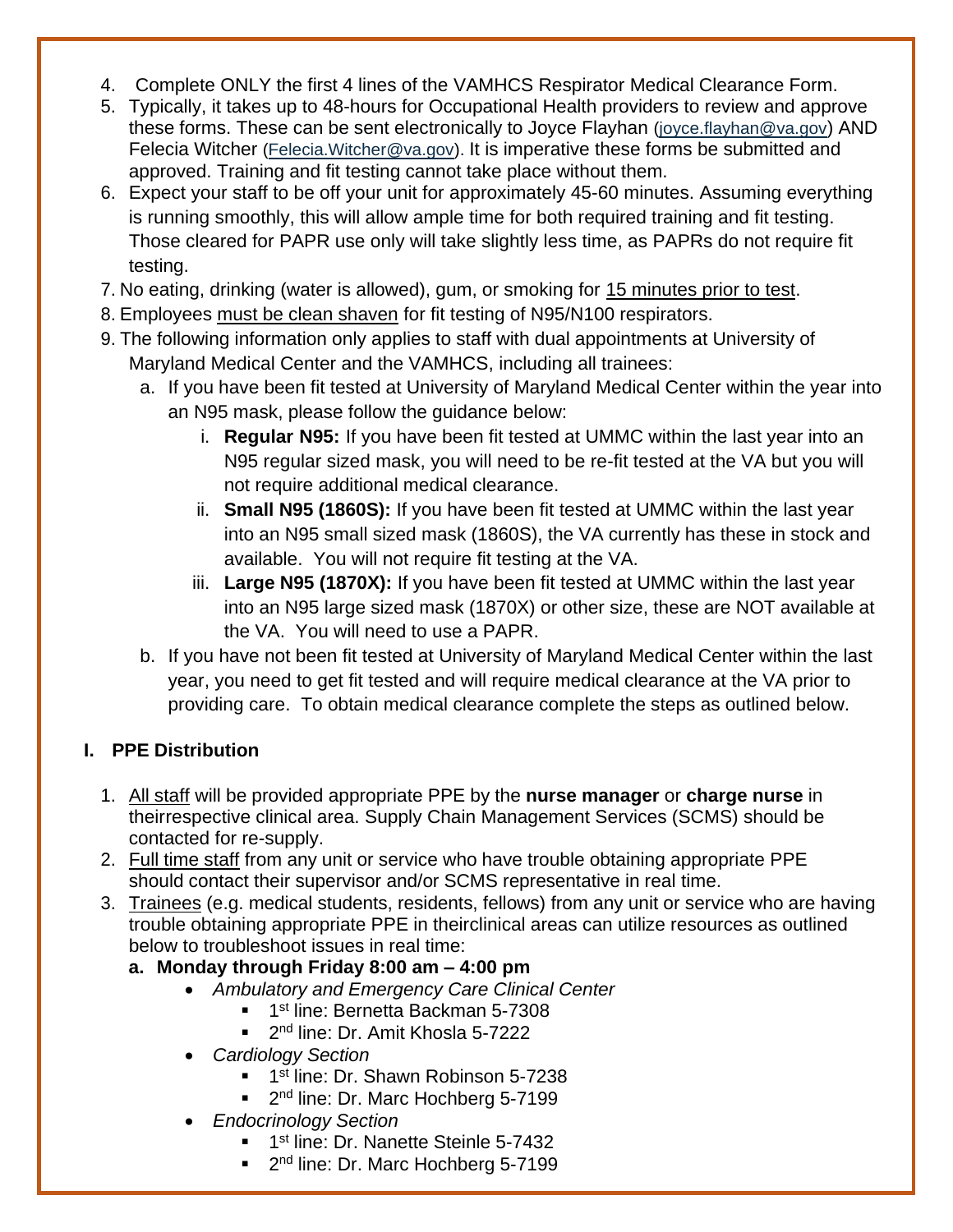- *Gastroenterology Section*
	- **1st line: Dr. Erik Von Rosenvinge 5-5260**
	- 2 2<sup>nd</sup> line: Dr. Marc Hochberg 5-7199
- *Hematology-Oncology Section*
	- **1st line: Dr. Heather Mannuel 5-2035**
	- 2  $2<sup>nd</sup>$  line: Dr. Marc Hochberg 5-7199
- *Hospital Medicine Section*
	- **1st line: Dr. Anna Carmack 5-7458**
	- 2<sup>nd</sup> line: Dr. Stephen Musisi 5-5549
- *Infectious Disease Section*
	- **1** 1<sup>st</sup> line: Dr. Rohit Talwani 5-3561
	- 2<sup>nd</sup> line: Dr. Marc Hochberg 5-7199
- *Mental Health Clinical Center*
	- **1st line: Veronica Gill 5-7438**
	- 2<sup>nd</sup> line: Dr. Aaron Jacoby 5-7812
- *Nephrology Section*
	- <sup>1st</sup> line: Section Chief 5-7182
	- 2<sup>nd</sup> line: Dr. Marc Hochberg 5-7199
- *Neurology Service*
	- **1st line: Louis Snowden 5-6108**
	- 2<sup>nd</sup> line: Elizabeth Lounds 5-7463
- *Pulmonary Critical Care Section*
	- **1st line: Dr. Mark Cowan 5-7496**
	- 2 2<sup>nd</sup> line: Dr. Marc Hochberg 5-7199
- *Rheumatology Section*
	- **1st line: Dr. Violeta Rus 410-706-8456**
	- 2 2<sup>nd</sup> line: Dr. Marc Hochberg 5-7199
- *Surgical Clinical Center*
	- **1** 1<sup>st</sup> line: Tennille Estep 5-7306
	- 2 2<sup>nd</sup> line: Tondrea Ward 5-5661

#### **b. Weekdays after 4:00 pm and All-Day Weekends**

- *ALL Clinical Centers and Services*
	- **1st line: Nurse on Duty (NOD) 5-6107**
	- 2<sup>nd</sup> line: Dr. Ryan Scilla 724-674-8312
	- 3<sup>rd</sup> line: Dr. Joseph Liberto 443-690-6938

**NOTE:** For employees who have concerns about the PPE guidelines based on personal health conditions, please contact Employee and Occupational Health at ext. 5-5734 or email VAMHCSEmployeeAndOccupationalHealth@va.gov.

For additional guidance of PPE donning/doffing, please see PAPR and [PPEDonning](https://www.youtube.com/watch?v=o3A4vQKSv2k) and [Doffing\)](https://www.youtube.com/watch?v=o3A4vQKSv2k).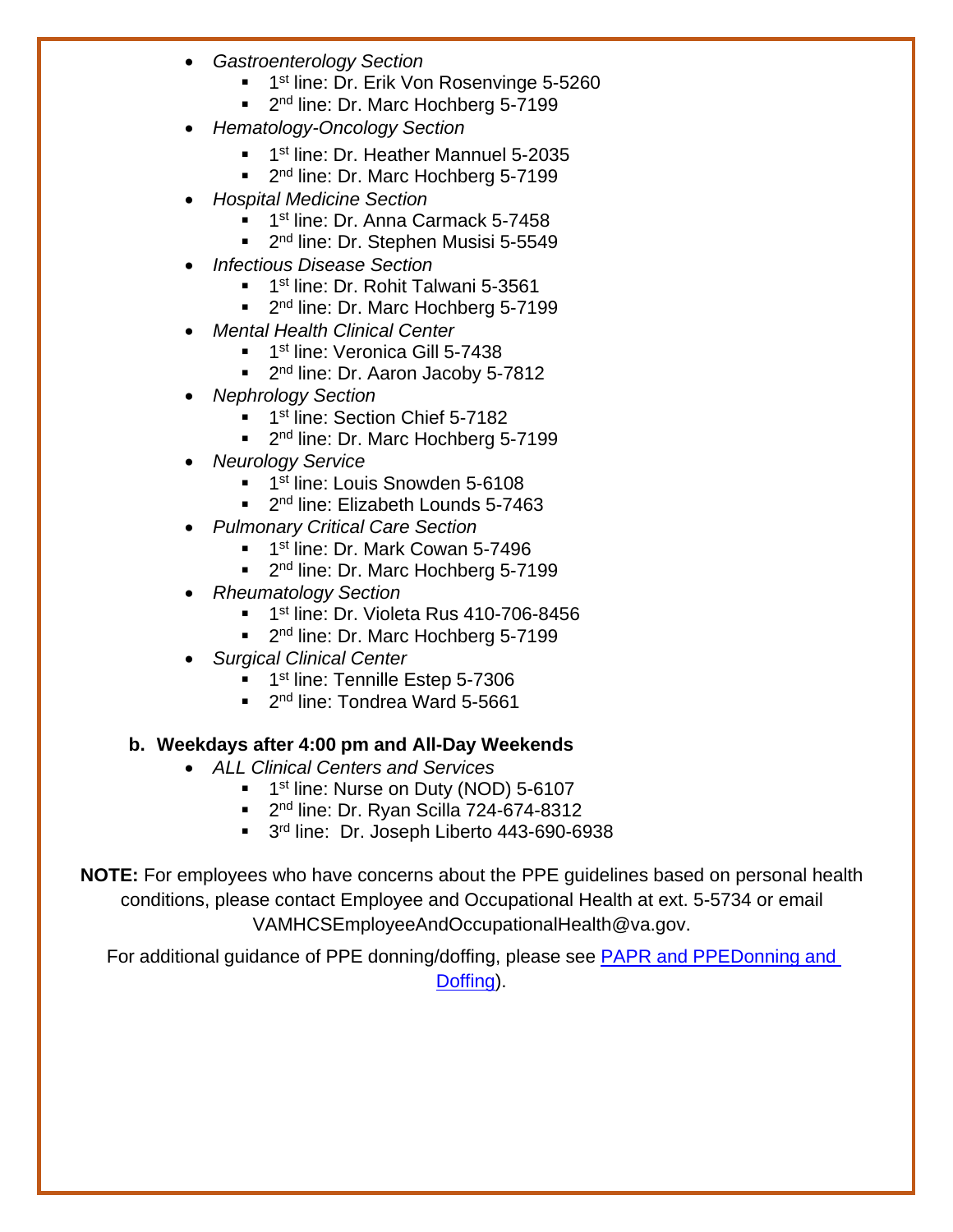#### **IV. Attachment A: SUPPLEMENTAL INFORMATION**

- 1. Face Mask Fact Sheet
- 2. Face Shields Information Sheet
- 3. This Is Your Mask Information Sheet

#### **V. COMMUNICATION AND EDUCATION**

The guideline will be communicated to the appropriate medical center personnel via the following channels:

- A. The guideline will be placed on the VAMHCS Intranet.
- B. Re-education and revisions will be communicated by Nursing Education and Safety via Medical Staff, Patient Care Service and publications as needed
- C. Questions about PPE should be directed to Infection Control at ext. 53005 or by emailing VAMHCSInfectionControl@va.gov.



**U.S. Department of Veterans Affairs** 

Veterans Health Administration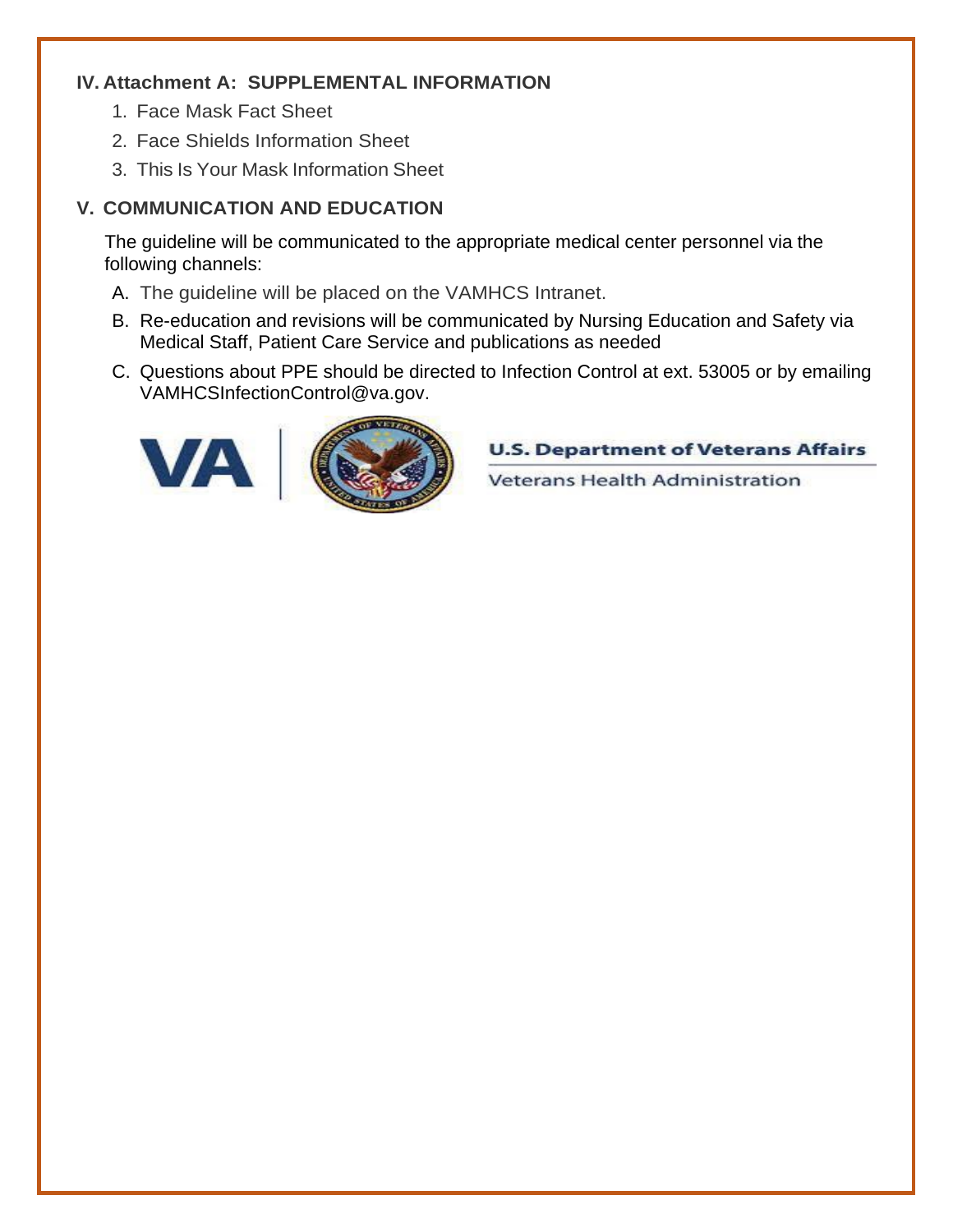#### **Attachment A.1**

# **Face Mask Fact Sheet**

**Subject to change as policies and guidelines evolve**

| <b>Category/Function</b>                                                                                                                                                                                                          | <b>Type</b>                                                                                                                                 |                                                                                                                                                                                                                                                                                                                                                            | <b>Use</b>                                                                                                                                                                                                                                                                                                                             |
|-----------------------------------------------------------------------------------------------------------------------------------------------------------------------------------------------------------------------------------|---------------------------------------------------------------------------------------------------------------------------------------------|------------------------------------------------------------------------------------------------------------------------------------------------------------------------------------------------------------------------------------------------------------------------------------------------------------------------------------------------------------|----------------------------------------------------------------------------------------------------------------------------------------------------------------------------------------------------------------------------------------------------------------------------------------------------------------------------------------|
| <b>NON-MEDICAL FACE</b><br><b>MASK</b><br>Protects others from<br>wearer's respiratory<br>emissions by forming<br>a physical barrier<br>but typically NOT<br>fluid resistant                                                      | <b>Cloth Mask:</b><br>reusable after<br>laundering                                                                                          | • Not considered PPE<br>Some can be washed and<br>reused per manufacturer<br>instructions                                                                                                                                                                                                                                                                  | • Can be worn by<br>anyone walking into<br>the health care<br>facility, including<br>visitors/patients/staff<br>who have minimal to<br>no patient contact.<br>Not to be worn by<br>staff during patient<br>care activities or<br>procedures.<br>• Can be given to<br>patients at time of<br>discharge                                  |
| <b>MEDICAL FACE MASK</b><br>Fluid resistant and<br>provides protection<br>against large droplets,<br>splashes, or sprays of<br>bodily or other<br>hazardous fluids;<br>protects patient from<br>wearer's respiratory<br>emissions | <b>Surgical Mask</b><br><b>Procedural Mask</b><br>with Ear Loops<br><b>Face Mask with Eye</b><br><b>Shield</b>                              | • Loose-fitting device that<br>creates a physical barrier<br>between the mouth and nose<br>of the wearer and potential<br>contaminants in the<br>immediate environment<br>• Ear loops or ties to secure<br>mask in place<br>• May have attached eye shield<br>• Generally disposable but can<br>be reused with care,<br>discarded when<br>damaged/deformed | • Clinical and non-<br>clinical staff entering<br>a patient room or<br>within 6 ft.<br>of non-PUI or<br>COVID-negative<br>patients<br>Clinical staff<br>providing direct<br>patient care<br>of non-PUI or COVID-<br>negative patients<br>AND NOT<br>performing an<br>aerosol generating<br>procedure (AGP)                             |
| <b>RESPIRATOR</b><br>Reduces exposure to<br>particles including small<br>particle aerosols; N95<br>masks (but not other<br>respirators) also protect<br>others from wearer's<br>respiratory emissions                             | <b>Powered Air</b><br><b>Purifying</b><br><b>Respirator (PAPR)</b><br><b>Controlled Air</b><br><b>Purifying</b><br><b>Respirator (CAPR)</b> | • Battery-powered respirators<br>No fit testing required<br>Cleanable between uses<br>• Similar to PAPR, battery-<br>powered<br>• No fit testing required<br>• Cleanable between uses                                                                                                                                                                      | • Clinical and non-<br>clinical staff entering<br>a patient room or<br>within 6 ft. of PUI or<br>COVID-positive<br>patients<br>• Clinical staff<br>providing direct<br>patient care to PUI<br>or COVID-positive<br>patients<br>• Clinical staff<br>performing an<br>aerosol<br>generating<br>procedure (AGP)<br>on <i>any</i> patient. |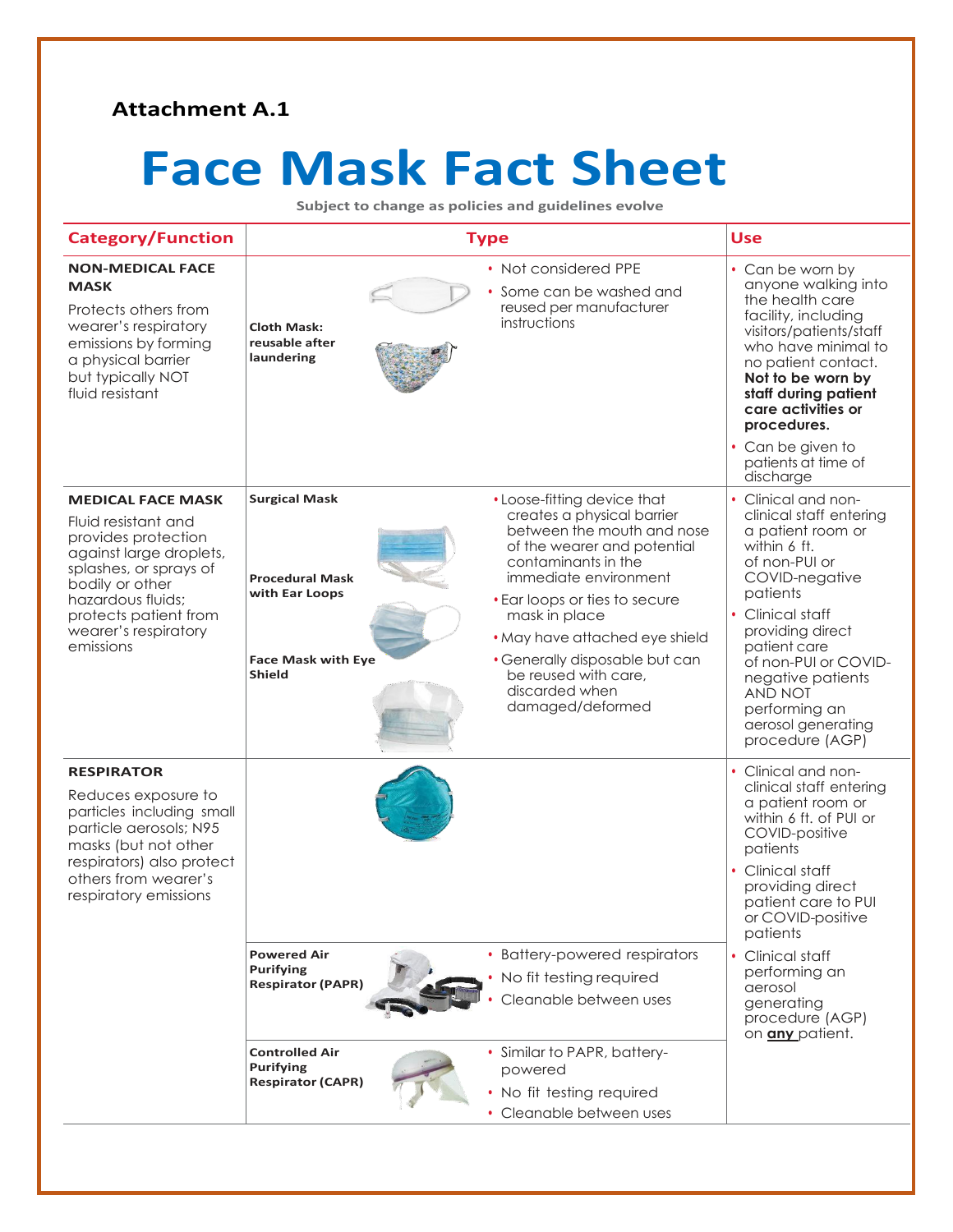#### **Attachment A.2**

# **Face Shields**



- **1.** Face shields provide eye protection and should be used with a surgical mask or N95
- **2.** Face shields protect exterior of surgical mask or N95 from contamination extending their use
- **3.** When donning PPE, the face shield is put on third after the mask and gown (if required).
- **4.** When doffing PPE, the face shield is removed second after gloves. The outside of the face shield will be contaminated. Handle by head band. Clean after each use. Hand hygiene after touching the faceshield.

# **Storage and Cleaning**

- **1.** Write users name and location (e.g. ED, 3MED, MICU, CICU) on face shield with Marker. The face shield is reusable until it is damaged or unable to be cleaned.
- **2.** Don gloves and disinfect face shield with disinfectant wipes between each use, inside and outside.
- **3.** Doff gloves, perform hand hygiene
- **4.** Allow to air dry.
- **5.** If needed, don gloves and use alcohol wipe to remove any residual on shield.
- **6.** Hang to dry.
- **7.** Doff gloves and perform hand hygiene.
- **8.** Both inside and outside must be completely dry before re-use.